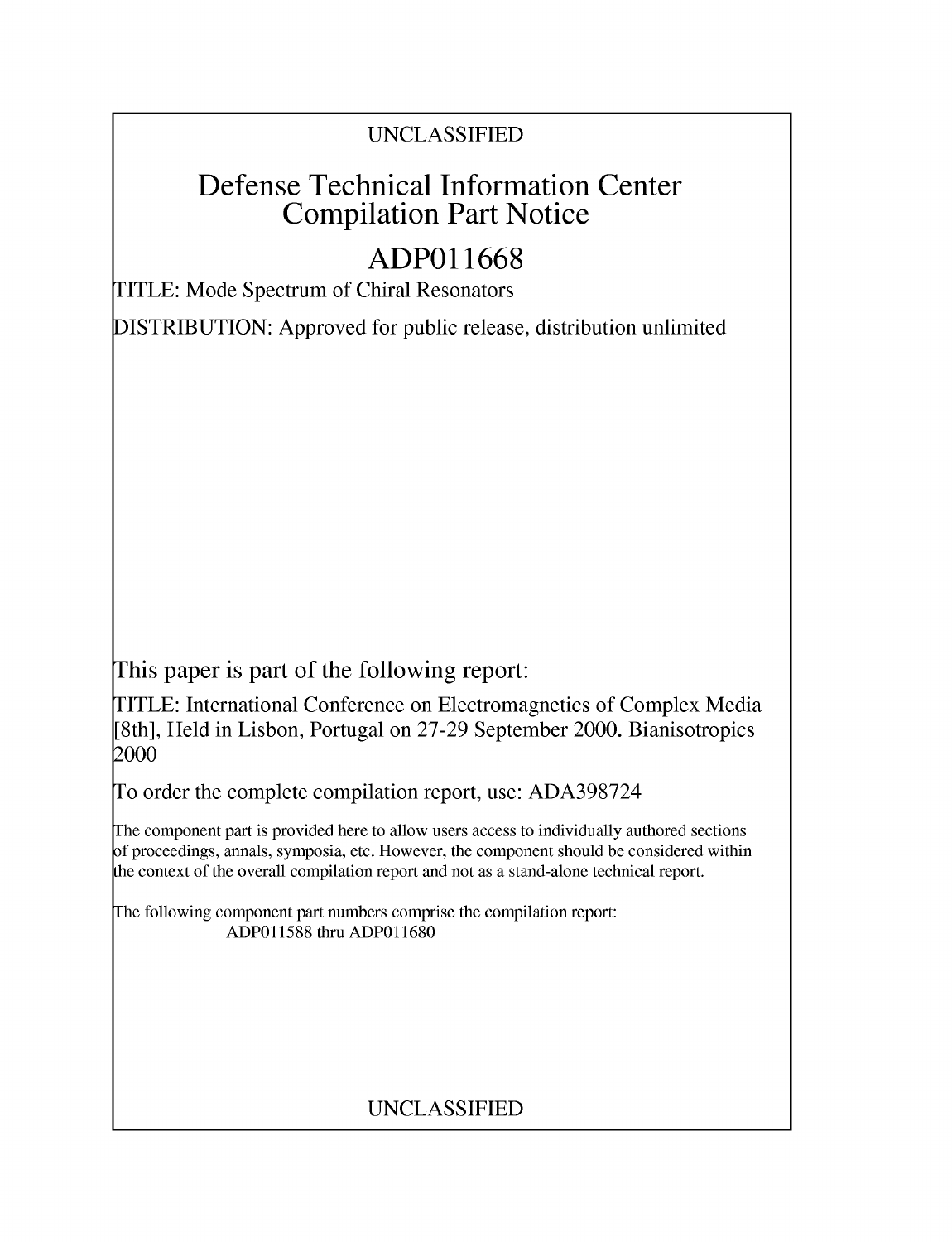## Mode Spectrum of Chiral Resonators

Gerald Busse<sup>2</sup> and Arne F. Jacob<sup>1</sup>

 $<sup>1</sup>$  Institut für Hochfrequenztechnik, Technische Universität Braunschweig,</sup> Postfach 3329, 38023 Braunschweig, Germany Tel.: +49 531 391 2002, Fax: +49 531 391 2074, e-mail: a.jacob@tu-bs.de

<sup>2</sup> Now with: Delphi Delco Electronics Systems, TecCenter, 31162 Bad Salzdetfurth, Germany Tel.: +49 5063 990 632, Fax: +49 5063 990 721, e-mail: Gerald.Busse@delphiauto.com

#### Abstract

The mode spectrum of a circular waveguide resonator filled with chiral material is calculated. For verification purposes the model is fed with chiral material parameters extracted from standard waveguide measurements. The resonance frequencies computed for different lengths of the resonator are in good agreement with those obtained from an experimental resonator setup.

#### 1. Introduction

Cavity resonators are in general well suited for high precision material characterization. This is because their resonant frequency and quality factor depend sensitively on the electromagnetic properties of the enclosed material. To extract the constitutive parameters of chiral media from such experiments, however, is a complicated and demanding task, both experimentally and theoretically [1]. An alternative use of the resonator is therefore proposed here. Considering a completely filled cavity the material parameters cannot be extracted because the measurement does not provide enough information. The measured resonator characteristics, however, can still be used to accurately verify the material parameters obtained from other experiments. This has to be done indirectly by comparing the measured and the computed responses of the resonator. For an accurate check a field theoretical description of the resonator must be used. This model is fed with the data to be verified.

A full-wave theory of circular waveguide resonators filled with chiral material was developed in [2]. In this contribution the model is extended to cover the whole mode spectrum, in particular the modes with no length dependence. Next, the experimental setup is described and, finally, both the computed and the measured resonant frequencies are compared for different lengths of the resonator.

#### 2. Theory

The resonator consists of a lossless circular waveguide of length *1* and radius a. It is short-circuited at both ends and filled with chiral material. As was explained in [2] the non-degeneracy of left and right circulating modes in circular chirowaveguides calls for a mode expansion at the short-circuited ends of the resonator. Since modes of different azimuthal order  $m$  are decoupled they can be treated separately. On a round-trip through the resonator the eigenmodes must be transmitted self-consistently at resonance. The characteristic equation can be formulated from this condition. For a given geometry of the resonator and a known material its solutions are the complex resonance frequencies  $f = f' + if''$  of modes  $C_{mnq}$ . The subscripts denote the azimuthal  $(m)$ , the radial  $(n)$ , and the longitudinal  $(q)$  order. Alternatively, for instance, *f'* may be set, *1* and *f'* being the unknowns [2]. This approach offers numerical advantages as the number of time-consuming mode expansions at the short-circuits is reduced by about 50%. However, it only works for length-dependent modes. An in-depth discussion of the results is found in [2] for modes with  $m = 1$ .

For completeness and in order to fully understand experimental findings it is necessary to explore the whole mode spectrum in the considered frequency range, including, in particular, the length-independent modes. As these are purely transversal  $k_z^+ = k_z = 0$  must be fulfilled. Here,  $k_z^+$  and *k-* are the (longitudinal) propagation constants of the underlying left and right circulating waveguides modes. Interestingly, only modes with no azimuthal dependence, i.e. with m=0 satisfy the above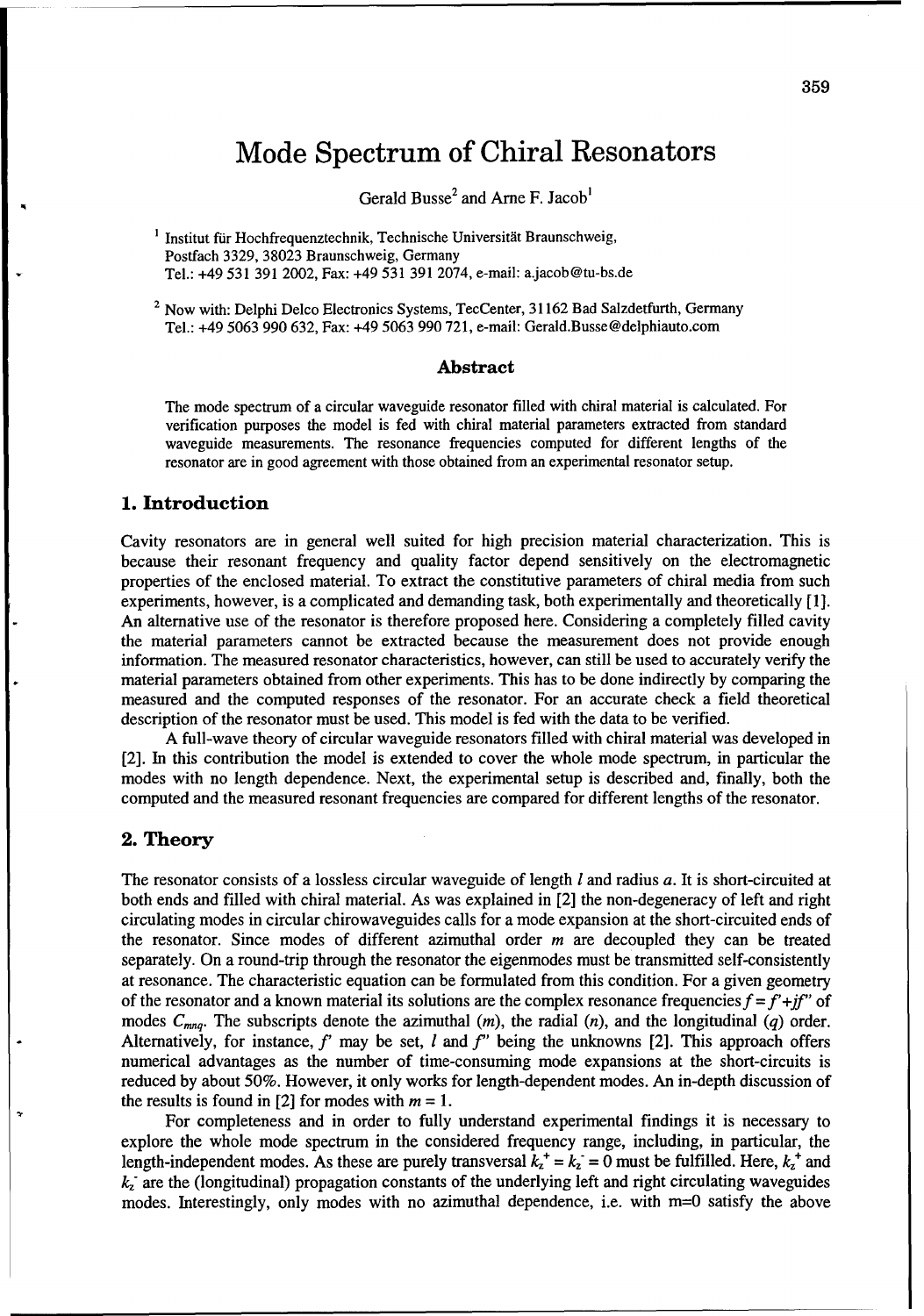condition. This becomes clear from a look at the dispersion characteristics of circular chirowaveguides [3]. Because of mode-splitting the conditions  $k_z^+ = 0$  and  $k_z = 0$  cannot be satisfied simultaneously, i.e. at the same frequency, except for the degenerate modes: These have no azimuthal dependence, that is  $m = 0$ , and are the only ones that give rise to length-independent resonator modes ( $q = 0$ ). The characteristic equation then reads:  $|k_z| = |k_z| = 0$ . It is solved for the complex frequency. The unloaded quality factor is given by  $Q \equiv f'/2f''$ .

Fig. 1 depicts as a typical numerical result the dependence between the resonator length and the real part of the resonance frequency  $f'$  for different values of the chirality parameter  $\beta$  (Drude-Born-Fedorov notation). The permittivity and permeability were set to  $\varepsilon_r = 1-j0.001$  and  $\mu_r = 1-j0.001$ , respectively. The radius  $a$  is 0.025 m. The figure displays  $C_{11a}$ -modes of different longitudinal order and shows how the mode coupling at the short-circuits increases with the chirality parameter when the next higher order waveguide mode  $(C_{12})$  becomes propagating [1]. The cutoff frequencies of the fundamental  $C_{11}$ - and the  $C_{12}$ -mode of the chirowaveguide are indicated for reference. Fig.2 shows the Q-factor of the  $C_{11q}$ -mode. It decreases with increasing chirality parameter and exhibits strong variations in the vicinity of the  $C_{12}$ -cutoff.







**Fig. 2** Resonator quality factor Q for different values of the chirality parameter (longitudinal order  $q = 2$ )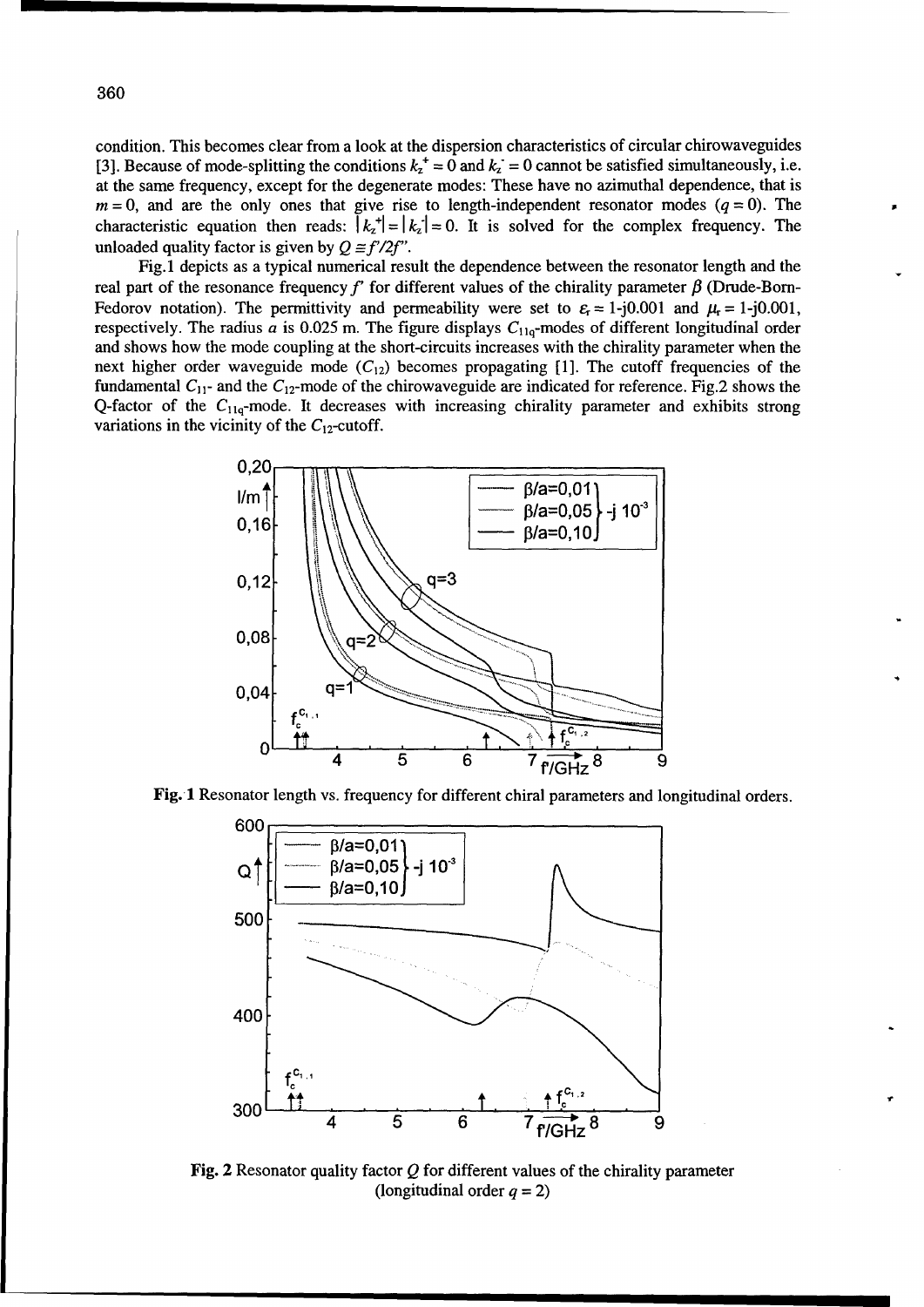#### **3.** Experimental Setup

The experimental setup is shown in Fig.3. It consists of a short-circuited piece of circular waveguide of radius  $a = 0.025$  m. To allow a verification over a broad frequency range rather than at only a few discrete frequencies one of the shorts is realized as movable plunger. The length can be extended up to  $l = 0.5$  m. The resonator is operated in transmission mode. To this end a microstrip antenna (22 mm) long) is mounted radially on each short. This flat design allows to rotate the antennas azimuthally for optimum measurement sensitivity without damaging them or the chiral material.



Fig. 3 Experimental setup.

#### 4. Experimental Results

To validate the apparatus it was filled with a composite, non-chiral medium, i.e. spheres of PU-foam. The resonator was characterized with respect to its first four modes. Their resonance frequency is shown in Fig.4 versus the length of the resonator. The measured results correlate well with the values calculated on the basis of the dielectric constant  $(\epsilon = 1.11 - i0.003)$  of the foam, that was obtained from an independent precision resonator measurement. In general, only slight variations can be observed. They are randomly distributed and are due to local changes of the density. They become reproducible only for the  $TM_{010}$ -mode at very short resonator length when the disturbance caused by the antennas becomes noticeable.

Next the resonator was filled with the chiral material of [4], and the resonator characteristics were recorded versus its length. The results are marked by crosses in Fig.4. They display a noticeable uncertainty which is attributable to the inhomogeneity of the material. Still, the general behavior is qualitatively in good agreement with the theoretical results presented above. The setup was then simulated with the model sketched above. The parameters of the (same) chiral material were taken from waveguide measurements as in [4]. Six different sets of data were used. When computing the resonance frequency of the  $C_{010}$ -mode one has to take into account the dispersion of the material parameters. The results are displayed as solid lines in Fig.4. The difference of the measured and the computed resonant frequencies remains within a few percent. Because of the comparably high sensitivity of the resonator measurement, this confirms the quality of the waveguide experiments. Due to larger measurement uncertainties the agreement is less pronounced in the cases where the samples used for the waveguide measurement had small differences in length [4]. The uncertainties observed in [4] when determining  $\varepsilon_r$  and  $\mu_r$  of the chiral material do not appear, here. They were related to the